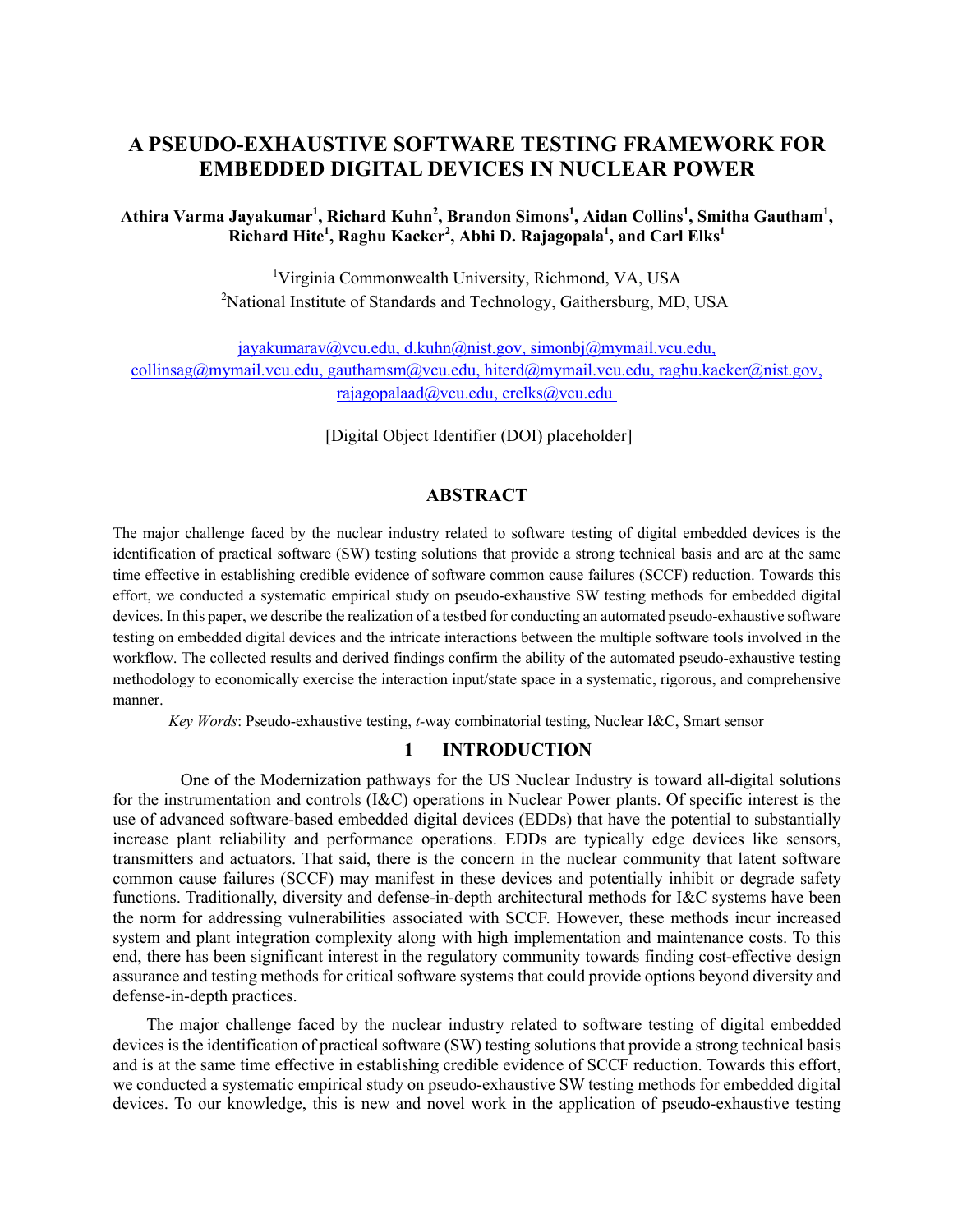methods to nuclear applications. In this work, we aim to investigate the efficacy of pseudo-exhaustive methods by answering the following two questions: (1) Can pseudo-exhaustive testing based on *t-*way combinatorial testing (CT) provide evidence that is congruent with exhaustive testing for an embedded digital device? Under what assumptions and conditions is this claim true? (2) Is *t-*way combinatorial testing effective at discovering logical and execution-based flaws in software-based devices?

 combinatorial testing that serves as a systematic solution for achieving rigorous software testing while still working within a tractable input and state space. The collected results and derived findings confirm the ability of the automated pseudo-exhaustive testing methodology to economically exercise the interaction As a part of this study, we devised a pseudo-exhaustive testing framework based on *t-*way input/state space in a systematic, rigorous, and comprehensive manner.

#### **2 SYSTEMATIC PSEUDO-EXHAUSTIVE TESTING**

 The nuclear regulatory guidelines (NRC BTP 7-19) [1] strongly infer that the testability of software in critical nuclear embedded digital devices is an important criteria for evaluation. It suggests a goal of 100% testability of the software, or if that criteria cannot be met to use diversity and redundancy to mitigate the possibility of SCCF. Exhaustive software testing is a testing approach in which the software needs to be tested with all combinations of input values and state variable values. Considering that the input and state space of typical EDD or I&C software is nearly infinite, literal exhaustive testing is infeasible if not impossible [2]. The natural question arises as to what are the options for addressing this challenge? The number of methods and approaches for testing software are considerable [3], with varying degrees of power to test and exercise the software. One recent method that has gained interest in other industries is so-called techniques organized in a systematic process. Another factor we counted is that pseudo-exhaustive testing approaches have an established technical basis and some history of use in safety critical systems [5]. pseudo-exhaustive or bounded-exhaustive testing [4]. Pseudo-exhaustive is actually a collection of

 Software testing is considered pseudo-exhaustive when well-formed relations between input space and state-space allow the testable state-space to be reduced, enabling a feasible testable set. The key assumption here is that the state space reduction process must preserve the properties of and among the elements from the original state space. The properties to be preserved are the reachability property of the state space, and the equivalence and interaction relations of the input space. The reduced pseudo-exhaustive tests are assumed to be able to reach and exercise all paths through the code. The reduced pseudo-exhaustive tests are also assumed to be able to exercise all the behaviorally equivalent partitions of the input variables and parameters and all logical interactions between them as would a truly exhaustive test set do. From this description, different approaches to achieve pseudo-exhaustive criteria are possible, and several different approaches have been reported [6] [4]. These assumptions of pseudo-exhaustive criteria are discharged using our proposed pseudo-exhaustive testing methodology that is built upon the following basic techniques: *t-*way combinatorial testing, equivalence partitioning, boundary value analysis (BVA), structural path coverage analysis, and function interaction verification. We discuss these methods briefly; more detailed discourse can be found in the technical report [7].

- ● Equivalence Partitioning This method partitions the domain of variable, parameter and configuration space into regions that are control flow and data flow equivalent.
- Boundary Value Analysis (BVA) This method helps to confine the input model by deriving the most test-effective and error-sensitive set of sample values that lie on the boundaries of these equivalence partitions.
- ● t-way combinatorial testing This method provides a means to generate effective tests for testing partitions. Previous investigations made by National Institute of Standards and Technology (NIST) on a variety of software applications [8] including medical devices, an HTTP server, a web browser, NASA's distributed database and FAA Traffic Collision Avoidance System [4] indicate that most the interactions between variables, parameters, and configurations across all the equivalence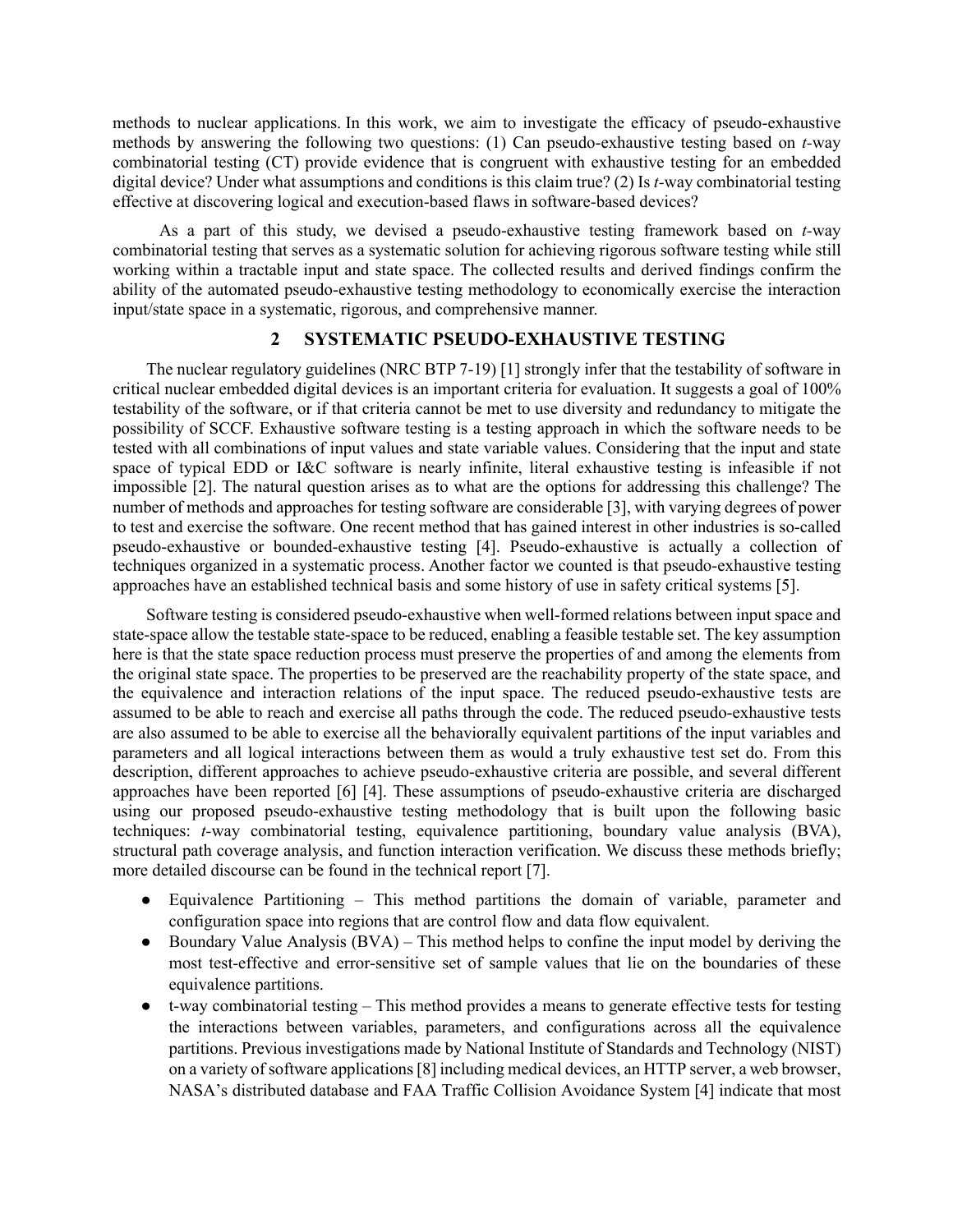of the software faults are triggered by one or two parameters and progressively fewer by the interaction of three, four, five and up to six parameters.

- ● Structural Path Analysis (Modified Condition/Decision Coverage (MC/DC) metric) This method helps to ensure that the reduced test set traverses all paths in the code and exercises all possible logical outcomes of the decisions and conditions in the code. It is an important step to evaluate the completeness of the input model and the generated test vectors.
- Function Interaction Verification This is the method adopted during software integration testing to verify if function call interactions and data flow couplings between functions happen as expected.



**Figure 1: Testing Levels** 

#### **2.1 Test Strategy**

 Our testing methodology follows white box testing principles. We assume the source code is available for analysis and review. This assumption is reasonable for safety critical systems certification, where code structural analysis is typically required. Conceptually, the methodology we employ is shown in Figure 1. *t-* way combinatorial testing is applied at the unit function level to test the behavior of all the *t-*way input parameter and variable interactions within the functions. To construct a well-formed input space model for a given function, we employ Equivalence Partitioning and BVA prior to *t-*way testing. During integration testing, we exercise the function call sequences and function interactions at the intra-thread level. Lastly, we perform system testing where interactions across all threads occur. While unit and integration tests focus on the structural coverage of the control flow graphs and call graphs, system testing level focuses on tested by feeding in data sequences that closely resemble the data sequences coming from a real sensor and off-nominal data (e.g. fuzzing or randomized testing) verifying if the processing and filtering functions within the system are capable of providing a stable and correct output. With this systematic approach we identify interaction faults at all levels of the software. functional coverage of the system level requirements. During system testing, functionality of the system is

## **3 EMBEDDED TARGET: VCU SMART SENSOR**

 To assess the effectiveness of our proposed systematic software testing workflow we applied it on an embedded target called the VCU Smart Sensor revision 3 [[7], Appendix B]. The VCU smart sensor is a surrogate and representative EDD from a software architectural perspective. The smart sensor performs barometric pressure and temperature state measurement sensing, processes those measurements with a smoothing filter, and then produces filtered state measurements for the controller. The smart sensor is a derivative from VCU ARIES\_2 Advanced Autopilot Platform which consists of a mature design and code, and has over 10,000 hours of tested flight time. The VCU smart sensor is built on an STM32F429-Discovery board, which uses the ARM Cortex-M4 168 MHz microcontroller unit (MCU) featuring 2 MB of Flash Memory and 256 KB of RAM. The VCU Smart Sensor software consists of several threads executing periodically in a real time operating system (RTOS). This multithreaded real-time embedded software is representative of the software present in safety-critical I&C devices and sensor devices used in nuclear applications. The VCU smart sensor, though similar in functionality to the smart sensor device assessed by Bishop *et al* [9], has more SW complexity (e.g., more lines of code (LOC) and larger code size) due to the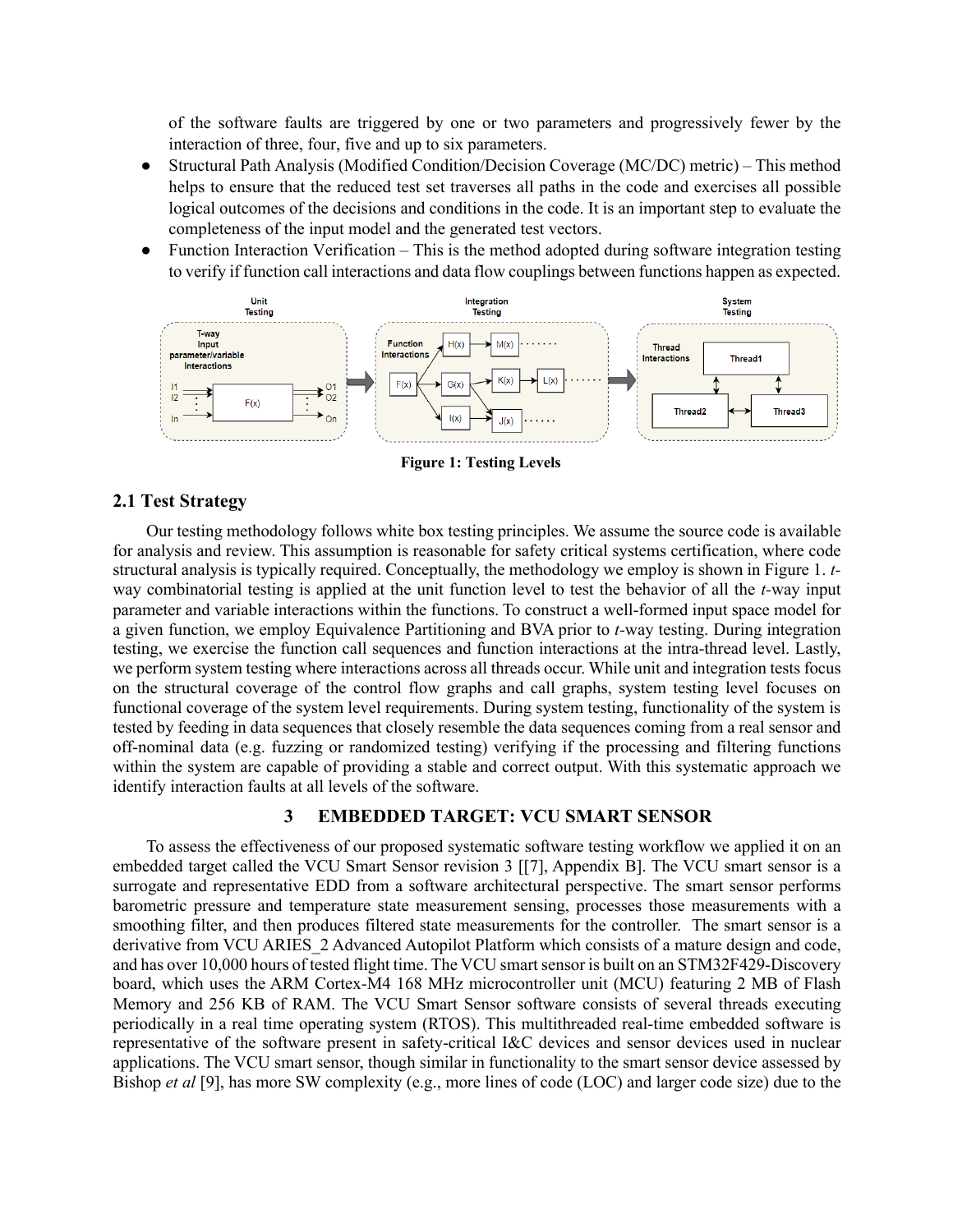usage of RTOS, multi-threading, and filtering functions. This additional software complexity of our device is viewed as a benefit for this study as it stresses the testing methodology in capability and scalability.

| <b>Flash Usage</b>           |                                      | 102 KB                            |                                |  |  |
|------------------------------|--------------------------------------|-----------------------------------|--------------------------------|--|--|
| <b>RAM Usage</b>             | 81 KB                                |                                   |                                |  |  |
|                              | <b>Serial Modem</b><br><b>Thread</b> | <b>Barometer</b><br><b>Thread</b> | Communication<br><b>Thread</b> |  |  |
| <b>Cyclomatic Complexity</b> | 102                                  |                                   |                                |  |  |
| <b>Thread Priority</b>       |                                      |                                   |                                |  |  |
| <b>Allocated Stack size</b>  | 256                                  |                                   | 2048                           |  |  |

|  |  |  |  |  |  | Table 1: Cyclomatic Complexity of a few functions in smart sensor software |  |
|--|--|--|--|--|--|----------------------------------------------------------------------------|--|
|--|--|--|--|--|--|----------------------------------------------------------------------------|--|

 The three main threads in the smart sensor software are the serial modem thread, communication thread, and barometer thread. The serial modem thread is responsible for receiving and transmitting data from and to the host machine through the USART serial port. The communication thread is responsible for analyzing received requests from the host machine and creating responses to them. The barometer thread (ms5611 thread) is responsible for communicating with the sensor head through the I2C bus, reading in sensor data, and processing and filtering it. The memory footprint on the MCU, the Flash and RAM usage of the entire VCU smart sensor software, is provided in Table 1. Table 1 also gives the priority and working area/stack size allotted for the various threads and cyclomatic complexity at the thread level for the smart sensor software. The cyclomatic complexity of most of the functions within the threads is less than 10 which indicates a modular and testable code as is usually the expectation with safety-critical software. The few functions having a cyclomatic complexity above 10, but still less than 22, indicate moderately complex code with medium testability.





## **4 TEST BED ARCHITECTURE AND WORKFLOW**

 The test bed architecture for realizing the systematic pseudo-exhaustive testing is shown in Fig 2. The test bed diagram depicts the tools involved in the testing process and the major steps in the workflow. The NIST ACTS tool [10] performs automatic test case generation of *t-*way combinatorial test vectors. Razorcat TESSY tool [11] provides the environment to prepare the input model, automate the execution, and code coverage analysis of the tests on embedded software on the actual target. The workflow broadly consists of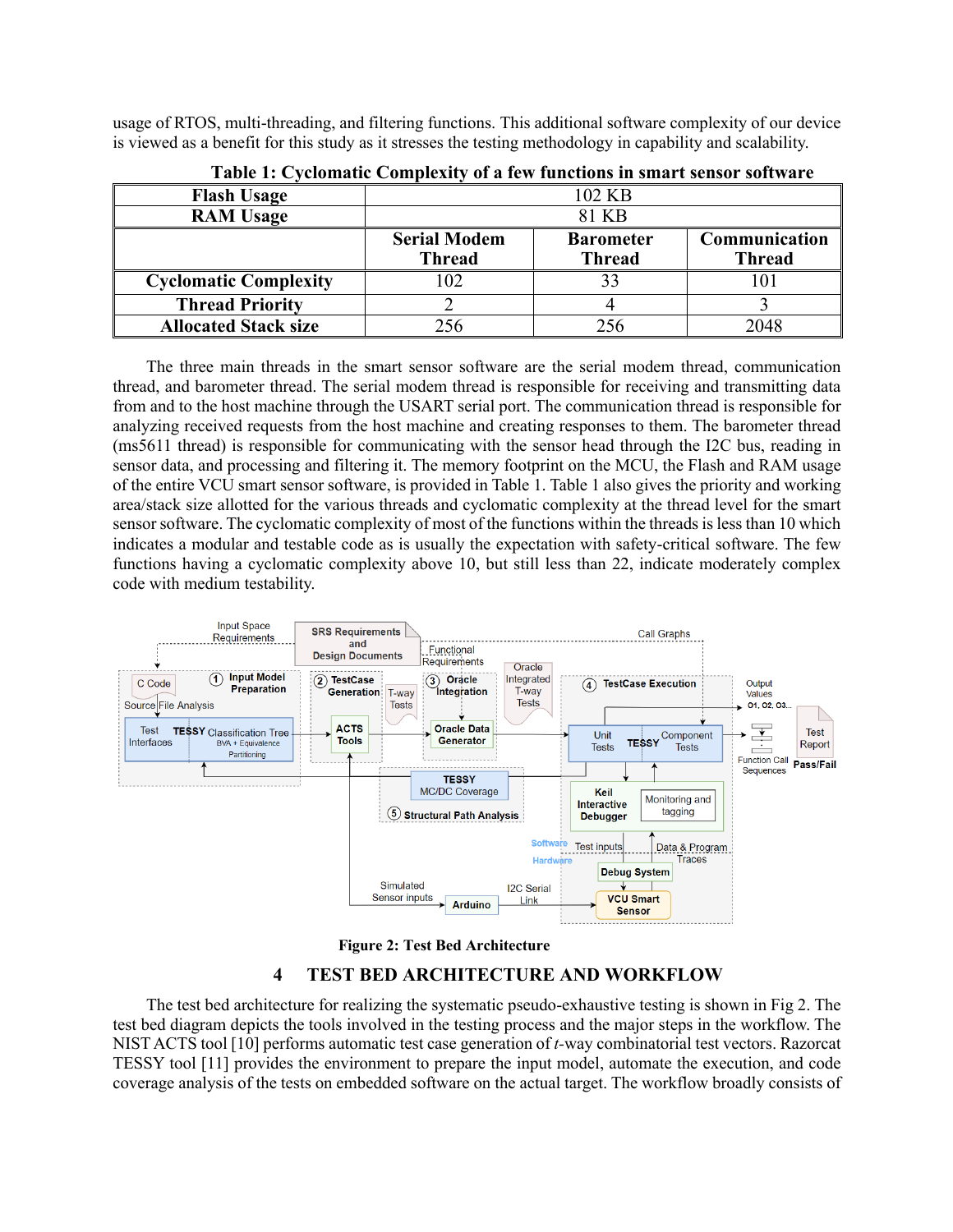five different processes: Input Model Generation, Testcase Generation, Oracle Generation, Test Execution, and Coverage Analysis.



**Figure 3 Classification tree for ms5611\_get\_current\_pressure function** 

## **4.1 Input Model Generation**

 Referring to step 1 in Fig 2, the process starts with inputting the C source files into a test module in Tessy. The 'module analysis' conducted in Tessy results in the population of all functions (external and local) and all variables present (external, global, function parameters, return values etc.) in the source files. Input model preparation phase is heavily guided by the principles of Equivalence partitioning and BVA. Tessy's automated analysis of source files help in the identification of the input variables to a function and outputs for monitoring the functional correctness criteria of the function. The identified test interfaces are further refined manually by reviewing them against the Software Design and Requirements documents. Tessy's classification tree editor is used to systematically partition the vast input space of the software under test and collect a set of error-sensitive and effective set of test input values. By referring to the software equivalence partitioning approach, the tester selects appropriate characteristics for each input parameter to partition its vast input domain. The chosen characteristics become the classifications or parent nodes for the tree and sub trees in the classification tree. Each classification is subdivided into behaviorally equivalent partitions (classes). The partitions are expected to be disjoint and to completely cover the input domain of the variable under consideration. Boundary and inlying value partitions for each characteristic are considered separately and become the leaves of the classification tree. The representative boundary and inlying values that are fed into the leaf classes become the set of test inputs used for combinatorial test case generation. Fig 3 shows the classification tree created for input parameters for one of the functions in the smart sensor software. In this case, there are 8 input parameters used in this function. These 8 input parameters are classified based on their valid input ranges specified in the barometer device datasheet. The minimum, maximum and typical values for the sensor calibration parameters and temperature and pressure data are derived from the datasheet. To test for outside normal range values, variables that have invalid values within its datatype range have a classification for "outside normal range value". In this example, valid pressure and temperature data ranges between 0 and 16777215, but the datatype is 'unsigned int32' which ranges from 0 to 4294967296. Hence all values greater than 16777215 are considered as invalid values. To consider this value for testing, an equivalence class 'max+1' is created which is assigned a test input value 16777216. requirements and design documents and applying a combination of interface-based and functionality-based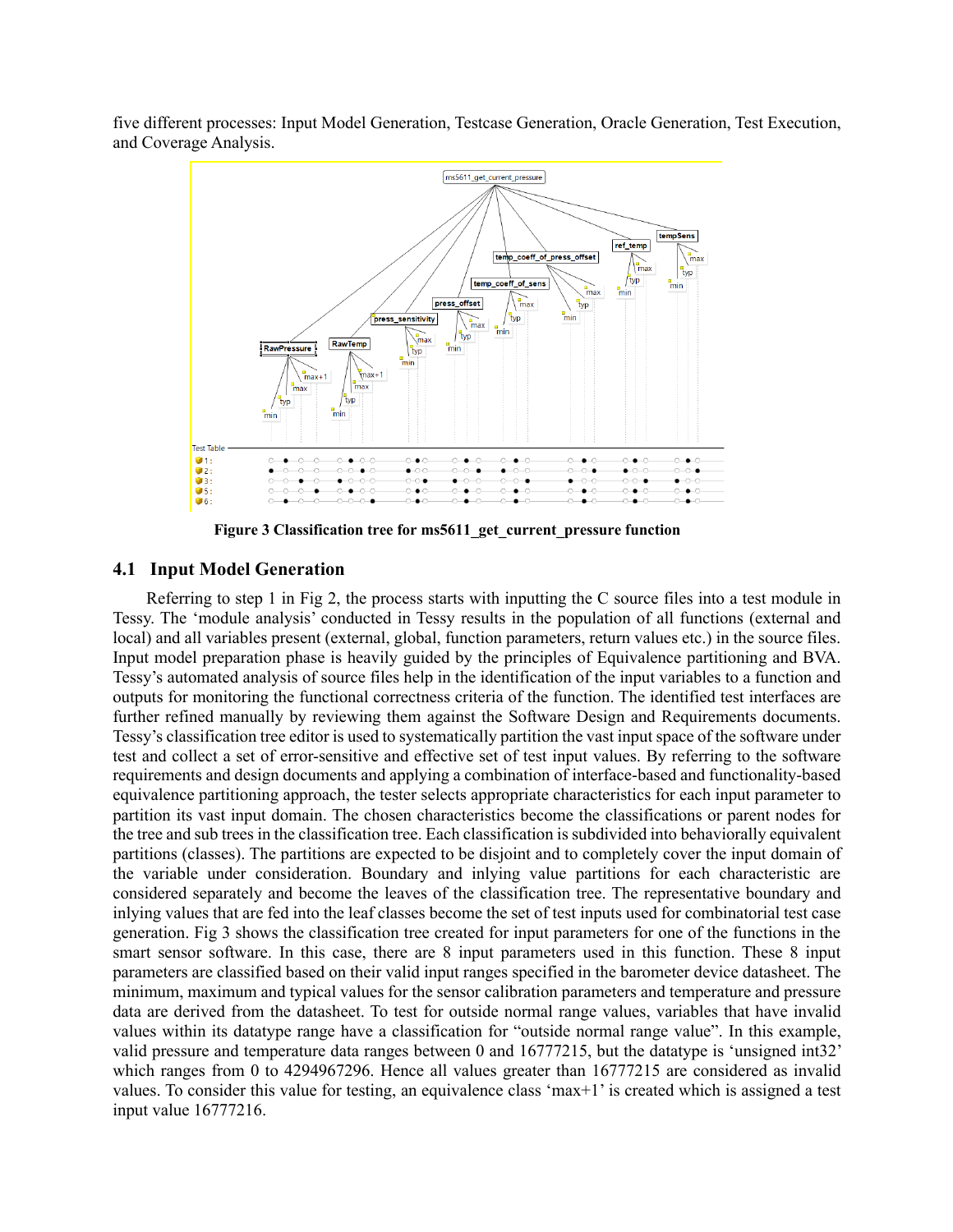### **4.2 Combinatorial Testcase Generation**

 Referring to step 2 in Fig 2, after the input model preparation, the set of test values for each variable the parameter types, and the set of parameter values to be used for combinatorial testcase generation. In addition it accepts any constraints and relations between the variables that need to be considered when combinations of input values in the input model. The *t-*way (2, 3, 4, 5 and 6-way) testcases generated are exported from ACTs and converted into a format that can be imported into Tessy as unit tests, using a are extracted from the classification tree and fed into the ACTs tool. ACTs tool accepts the input parameters, generating the *t-*way combinatorial testcases. ACTS generates *t-*way test vectors that contain all *t-*way translation script tool we created.

## **4.3 Oracle Integration**

 Referring to step 3 in Fig 2, the next step in the workflow is the oracle integration. In order to verify the correctness of the software functions we need to feed in expected output values or the oracle data for the automatically generated *t-*way combinatorial tests. Manually calculating the expected output values for the numerous functions contained in most EDD software is not practically feasible as many thousands of testcases are the norm. The different techniques we can adopt for determining the oracle data are given below:

- ● Statically feeding in expected output values for each testcase Practically infeasible for higher interaction levels 3,4,5,6 with >2000 testcases.
- ● Runtime calculation of test oracle data Algorithm/equations can be inserted into Tessy's Epilogue/Prologue fields or the stubs of external functions to calculate the expected outputs and Tessy's evaluation macros can be used to compare them with the actual outputs during runtime. These act like a "shell" for automating the comparison of oracle data to actual results.
- Diverse oracle To support diversity in our oracle module we synthesized model based design of the software function (e.g., a Kalman filter model) in MATLAB Simulink. The auto generated code could be used as the oracle algorithm or the actual output values from the model could be used as the expected values to compare to the output values from the software under test.

## **4.4 Test Execution**

 Referring to step 4 in Fig 2, tests are executed on the target using the On Chip Debugger port (Serial Wire Output (SWO) port for ARM processors) of the microprocessor which allows direct unintrusive insertion of the test vectors into the memory and register stack of the executing software. We used Keil µvision and ST-Link debugger to run the tests directly on the STM32F4 microcontroller. By collecting the real time values and time stamps of all program data and comparing them with the expected output values, Tessy automatically evaluates testcases as Pass or fail. The use of embedded debuggers facilitates automated test execution, but additionally it provides high levels of controllability and observability with respect to the executing embedded code – which is highly desirable. This helps testers have a "window" into the execution flow thereby aiding in the root cause of failed testcases, and discerning complex failures like timing and synchronization issues. The article by Weiss *et al* [12] gives more detail on the use of embedded debuggers for SW testing. At the unit testing level, for functions within the threads, test executions starts with the baseline test of 2-way combinatorial testing which then proceeds to 3, 4, 5 and 6 way tests.

## **4.5 Structural Path Analysis and Feedback**

 Referring to step 5 in Fig 2, the structural path coverage information generated from Tessy after each test execution is fed back to Input Model Creation and Testcase Generation stages to improve the input model or the *t-*way level of the tests until we achieve a 100% MC/DC coverage on the code or as close as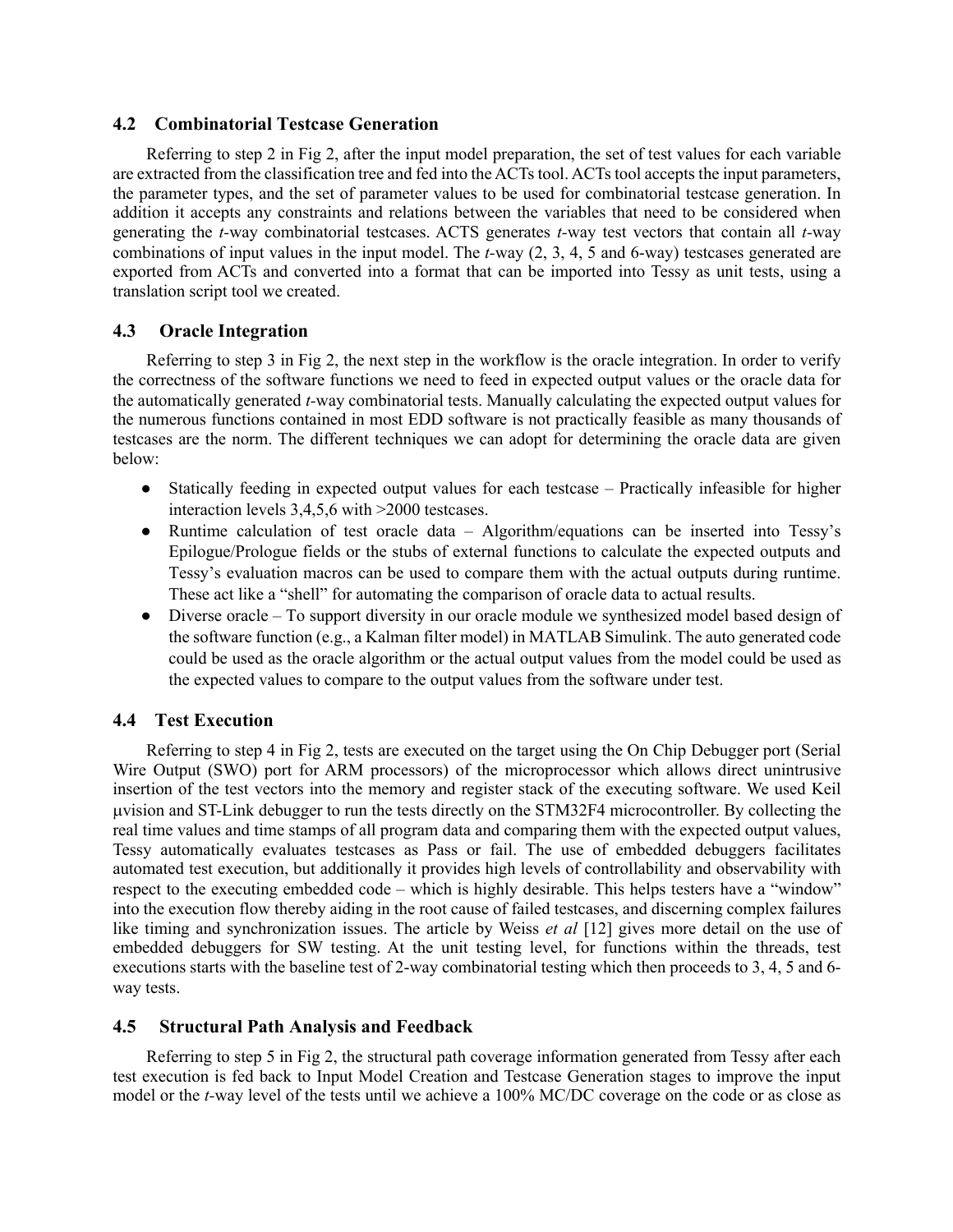possible to that metric level. It has been previously proven [13] that given an input model with necessary variable values, 100% branch coverage for *t-*way conditionals is obtained if the sum of minimum combinatorial coverage (*Mt*) and minimum proportion of *t-*way combinations needed to trigger a branch within the code  $(B_t)$  is greater than one, i.e.,  $M_t + B_t > 1$ . This theorem implies that by using covering arrays that have minimum combinatorial coverage of  $100\%$  ( $M_t = 1$ ) and a complete input model, 100% branch coverage is guaranteed. Therefore by using MC/DC coverage which subsumes branch coverage, we verify the adequacy of the equivalence classes and boundary values in our input model.

 unconsidered input parameter or an unconsidered sample value. This could be due to human errors that happen during input model creation which is a fully manual effort. As shown in Fig 4, if low coverage was found to be the result of not considering an input parameter in the tests, the missing parameter is added to the test interfaces and combinatorial testcases are re-generated with the updated input model. If low coverage is due to not considering a value for an input parameter in the tests, this value is added as a new class to the classification tree and combinatorial testcases are re-generated with the updated input model. In some cases, the input model would be comprehensive and the low code coverage obtained with *t-*way tests would be due to the presence of  $'t + n'$ -way conditionals present in the code. This is fixed by increasing the interaction level of the test vectors to ' $t + n$ '. In very rare cases, low coverage could be due to the test vectors not executing error handling portions of the code. Fault injection tests needs to be performed to cover them. We observed that with an insufficient input model, we need a higher *t-*way interaction level test vectors to cover the entire code and meet the goal of 100% MC/DC coverage. For example, for the circular buffer read function in the serial\_modem thread, with an input model that does not include a value that is greater than the size of buffer for the length parameter, the 2-way tests containing 20 test vectors only achieved an MC/DC coverage of 87.5%. However, with the same input model, a 100% MC/DC coverage was achieved when switched to the 3-way interaction level containing 64 test vectors. This is not economical as with each increase in the interaction level, there is an exponential increase in the number of test vectors. Whereas, when the input model was improved by adding a boundary value for the length parameter that is greater than the size of the buffer, we achieved 100% MC/DC coverage with just the 2- way interaction level containing 28 tests. We observed that low coverage is in most of the cases due to a deficient input model; either an



**Figure 4: Coverage Analysis Workflow** 

#### **4.6 Component/Thread Level Integration Tests**

 Integration testing is essential to verify that the interactions between the functions happen as intended. Functions interact by calling one another and passing data between them as arguments and return values. These interactions are depicted in functions call graphs. Function calling sequences can be complex structures, involving decisions, modes of operation, predicates, etc. The function call graphs need to be integration testcases. Covering the nodes (ensuring each function is called at least once) and edges (every analyzed and these complex interactions need to be understood by the tester to formulate effective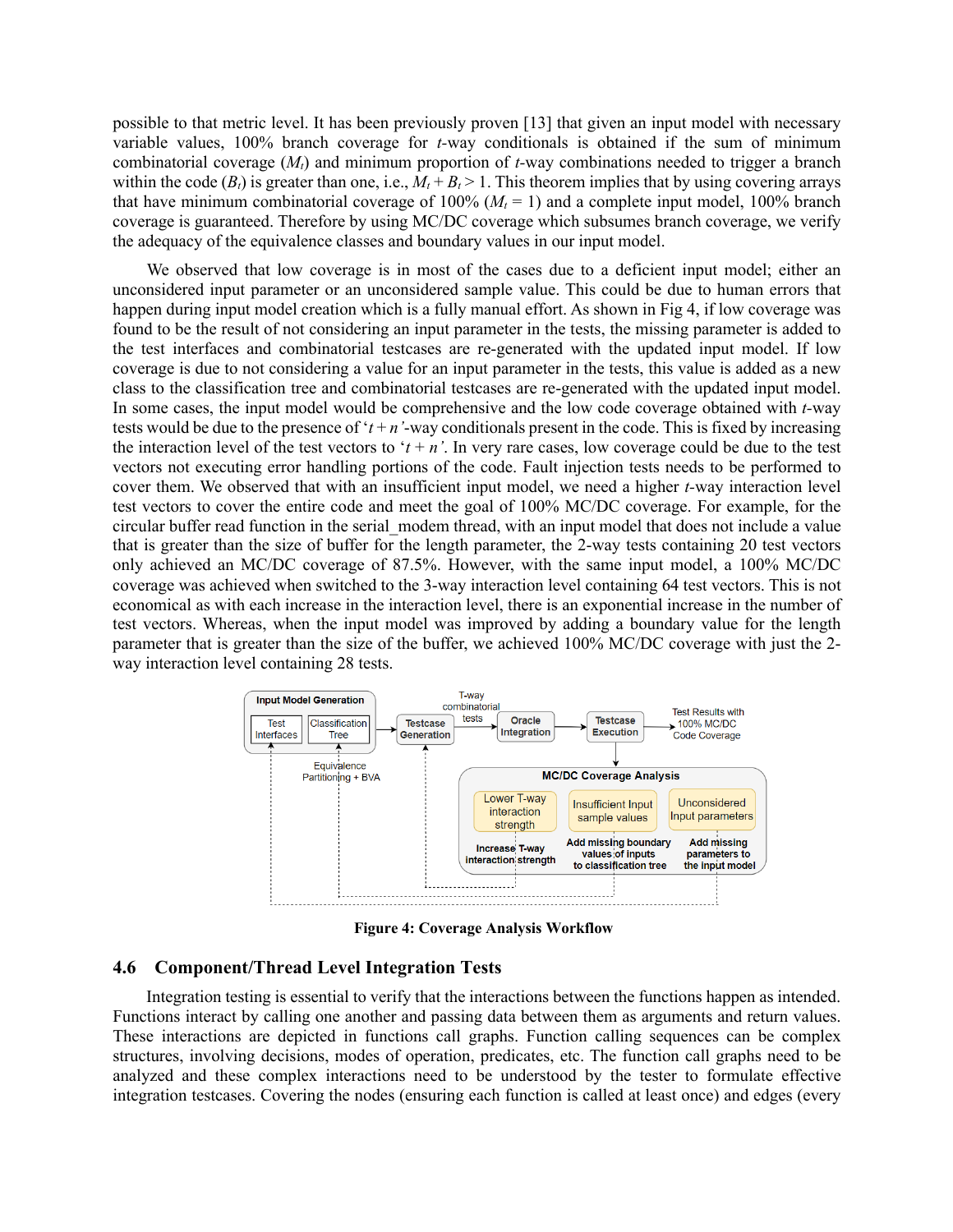call of function is invoked at least once) in a function call graph is essential for rigorous integration testing, and Pseudo-Exhaustive Testing. In order to traverse the different paths in the function call graphs, we need to identify the different sequences of input data values to be fed into the progressing time steps of thread execution. Tessy's component test feature helps to conduct integration testing on a software component or a software thread that consists of several internal functions which makes calls to underlying external the order of the external function calls made by the thread at every periodic time steps (eg: 0ms, 10ms, 20ms… for 10ms periodic thread). By providing data values to the inputs at every time step, the identified outputs at the thread level can be verified against expected values after thread execution for every time step. functions. Scenarios can be created in Tessy to invoke the component/thread level function and to verify

## **5 RESULTS, ANALYSIS AND FINDINGS**

 Several critical native bugs in the smart sensor software were uncovered by applying the proposed systematic test methodology of incrementally conducting the different levels of interaction testing on the smart sensor software. All the bugs were caught during unit testing by applying the 2-way combinatorial test vectors. Although the same test failures re-appeared during the 3, 4, 5 and 6-way combinatorial tests, no additional bugs were caught in the 3 to 6-way combinatorial tests. It was also seen that with a carefully constructed input model, we were able to achieve 100% MC/DC coverage with the 2-way combinatorial tests for all functions. Based on the time taken to execute the *t-*way tests on the smart sensor software functions of varying complexity levels, it is seen that on an average it took 1sec to execute a single testcase on the physical hardware device. This faster test execution rate, achieved due to the test automation in Tessy, helped to reduce the total testing time even when dealing with larger test suites (>5000 test vectors) for the 5 and 6-way tests, thereby increasing the test efficiency. Table 2 indicates the average number of variables, values/variable and the number of *t-*way testcases generated for few functions in smart sensor software. On average, most of the functions in the smart sensor software dealt with 5 input parameters and 5 sample values/parameters. The number of testcases can be seen to be exponentially increasing as the *t-*way interaction level increases.

| <b>Tested function</b> | <b>Variables</b> | # Values/<br>Variable | $2-Wav$<br><b>Tests</b> | $3-Wav$<br><b>Tests</b> | $4-Wav$<br><b>Tests</b> | $5-Wav$<br><b>Tests</b> | 6-Way<br><b>Tests</b> |
|------------------------|------------------|-----------------------|-------------------------|-------------------------|-------------------------|-------------------------|-----------------------|
| Circular buffer read   |                  | 4-5                   | 28                      | 125                     | 500                     | N/A                     | N/A                   |
| get current pressure   |                  | $4 - 5$               | 20                      | 76                      | 285                     | 870                     | 2411                  |
| kalman filter          |                  | $6 - 7$               | 48                      | 316                     | 1608                    | 7776                    | N/A                   |

**Table 2: Input model and Test generation details for a few functions** 

 for them. It can be noted that a majority of the testcase failures is due to the software not handling invalid inputs, such as invalid buffer size, number of bytes, sensor data, etc. Not handling invalid inputs could end up in software responding with false or even meaningless data. 'Missing buffer overflow checks'in software is another more critical bug that is caught with this test methodology. Not checking if the length of bytes to be copied exceeds the destination buffer size before calling standard C library 'Memcpy' function results in the function corrupting other valid memory locations and causing the software to get hung in an undefined state. The test methodology is thereby found capable of detecting potential buffer overflow security vulnerabilities in the code. Few others bugs due to the software not following good programming practices like divide by zero and overflow checks during mathematical computations have also being caught in the 2-way combinatorial tests. Errors in boundary guard conditions (e.g., incorrect buffer full check) also get caught with the 2-way tests. The different classes of native bugs being caught and their severity indicate Table 3 shows the test failures that were observed during 2-way combinatorial tests and the root causes the effectiveness of our pseudo-exhaustive testing methodology.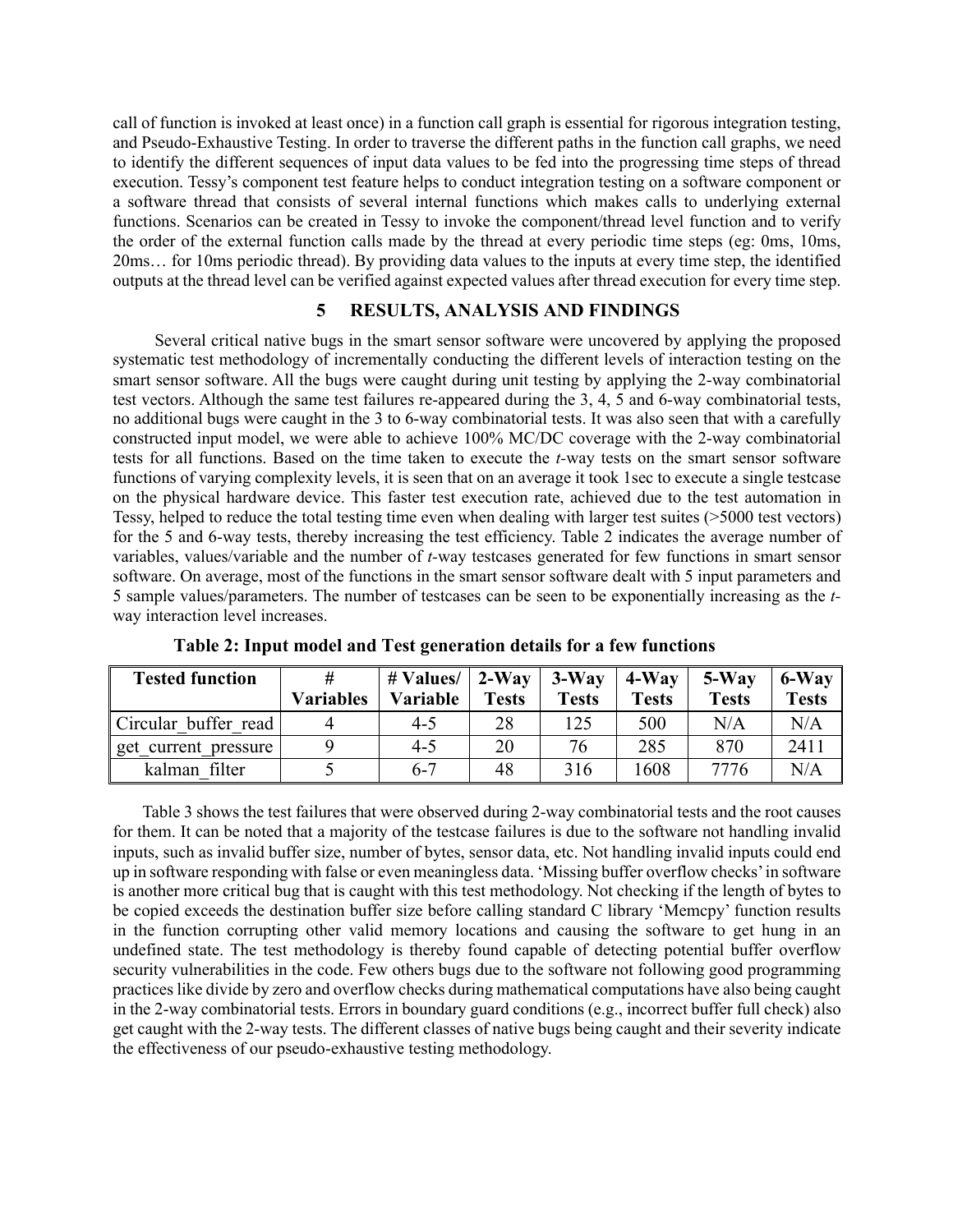| <b>TestCase Failure</b>                               | Root cause                            |
|-------------------------------------------------------|---------------------------------------|
| Unable to fill the buffer completely. Can only fill   | Incorrect buffer full check           |
| buffersize-1 elements.                                |                                       |
| TestExecution Timeout - Buffer overflow and           | Missing destination buffer overflow   |
| corruption of neighboring memory addresses cause      | check                                 |
| the 'Memcpy' function to hang when called with a      |                                       |
| length greater than the destination buffer size.      |                                       |
| Indicates successful data read operation even with    | Invalid buffer configurations are not |
| invalid configurations of buffer, 'size of buffer',   | handled.                              |
| 'head' and 'tail' pointers.                           |                                       |
| Returns varying negative values of buffer read length | Invalid negative values of the number |
| when the requested 'number of bytes' is negative.     | of bytes to be read is not handled.   |
| Negative values of buffer size are accepted during    | Invalid buffer size is not considered |
| buffer initialization and the buffer is filled with   | during buffer initialization          |
| negative size value.                                  |                                       |
| Actual output value indicates 'Infinity'              | Missing Divide by Zero check          |
| Actual output value indicates 'NaN' (Not a Number)    | Missing Overflow check in float       |
|                                                       | computations                          |
| Function processes input values outside valid range   | Missing invalid input value handling  |

## **Table 3: List of native bugs caught during testing**

## **5.2 Seeded Fault Testing**

 faulty versions of the code i.e., seeded faults in the original code. By using a wide variety of mutants that included operator, operand, datatype and constant mutations in the code, this activity helped us ascertain the effectiveness of the approach to different fault classes. While several mutants were detected by combinatorial tests at the function unit level, few mutants were detected only when the entire thread was tested with the main thread function calling the sub functions and passing data between functions. The general categories of seeded bugs that were caught in intra-thread level integration testing but not in unit To further evaluate the effectiveness of our methodology, we applied our approach on a set of reference testing are:

- Bugs related to values and datatypes of function arguments being passed.
- Bugs that affect the call sequences of 'external functions'.
- ● Bugs related to initialization of global or file static variables which need to consider the entire C file and not just a function.

 partitions and BVA, an "Undefined" value also needs to be considered for all the input variables. This forces the software to use the initialization values of the variables given in the code or the default initialization values depending on their storage classes. Making this consideration of using the special undefined/ignore value (specified in Tessy as '\*none\*') for variables during the input model generation phase, helps to find bugs related to faulty or missing initialization values. Table 4 shows a snapshot of the seeded faults/mutations made in the software, the stage of testing that caught the fault and the test failure that was observed due to the embedded fault in the code. All valid mutants applied to the code were 'strongly detected' by the combination of *t-*way combinatorial unit tests and intra-thread level integration tests. Few mutants that were not detected revealed dead/unreachable code portions within the software. The seeded fault testing thereby validates the quality of the *t-*way combinatorial unit tests and function interaction This seeded fault testing also indicated that along with valid values derived from equivalence integration tests and their ability to detect a wide variety of software errors.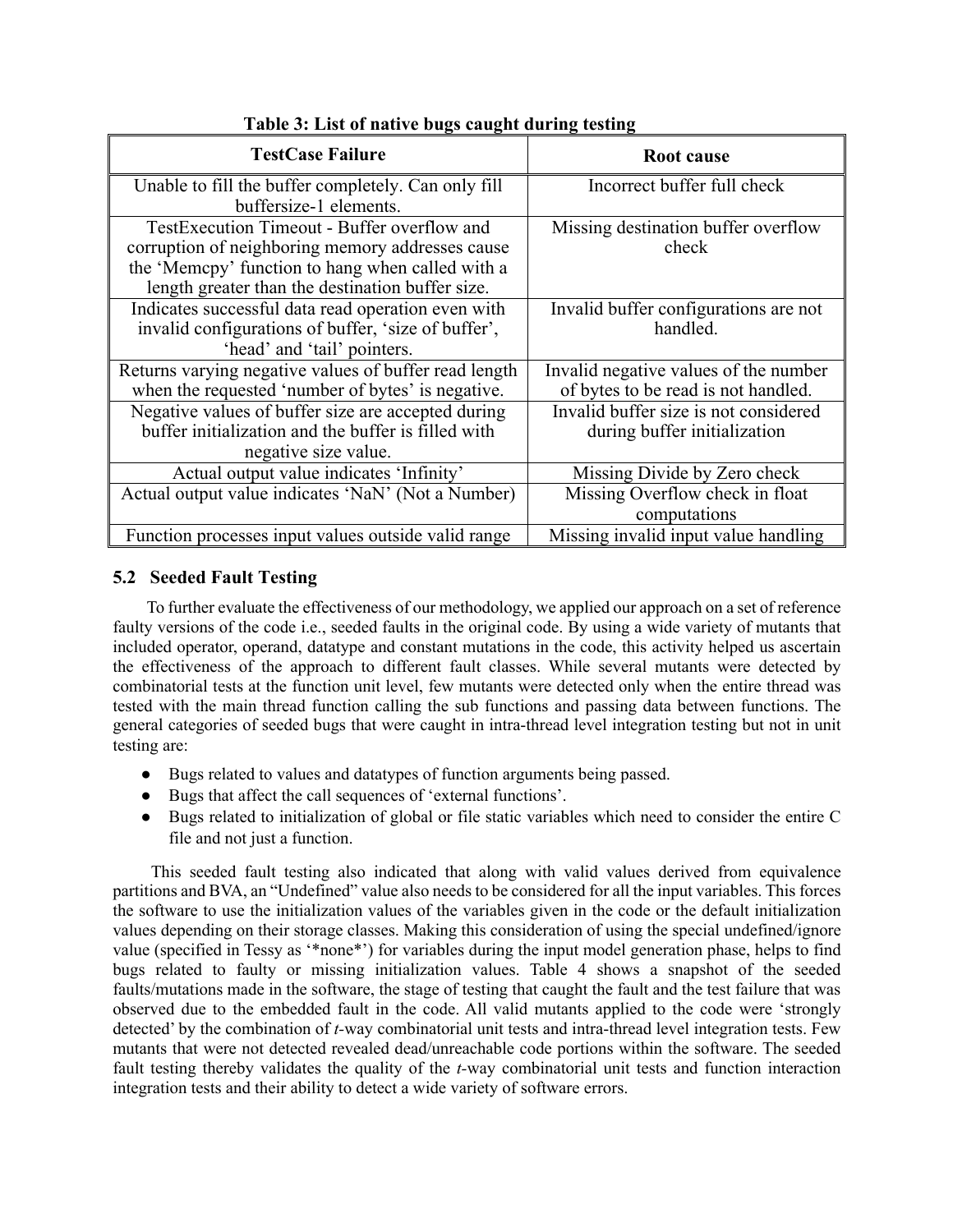| <b>Seeded Fault</b>                     | <b>Test Failures</b>                   | <b>Caught by</b>  |
|-----------------------------------------|----------------------------------------|-------------------|
| <b>Relational Operator Replacement:</b> | Processed pressure data deviated       |                   |
| Operator: Replaced '<' with '>' in      | from expected values.                  |                   |
| sensor value processing code.           |                                        | Get current pr    |
| Shift Operator Replacement Operator     | Processed pressure data deviated       | essure function   |
| '>>' replaced with '<<' in sensor       | from expected values.                  | 2-way tests       |
| value processing code.                  |                                        |                   |
| <b>Constant Replacement: Hardcoded</b>  | Processed pressure data deviated       |                   |
| value for pressure coefficient used in  | from expected values.                  |                   |
| pressure calculation is faulted.        |                                        |                   |
| Scalar Variable Replacement:            | Filtered pressure output deviated      |                   |
| Replaced float variables varM with      | from expected values                   |                   |
| varP in kalman filter function          |                                        | Kalman filter     |
| Arithmetic Operator Replacement:        | Filtered pressure output deviated      | function 2-way    |
| Replaced $+$ with $-$ in kalman filter. | from expected values                   | tests             |
| <b>Statement deletion: Removed</b>      | Filtered pressure output deviated      |                   |
| initialization values for the kalman    | from expected values                   |                   |
| filter coefficients.                    |                                        |                   |
| Datatype Modification: Replaced         | Data truncation during function call   |                   |
| uint32 datatype of a function           | results in erroneous pressure output   |                   |
| argument with uint16.                   | value.                                 |                   |
| Logical Inversion: Check for            | Function call trace during thread      | Thread level      |
| Calibration was negated.                | execution deviated from the expected   | integration test. |
|                                         | call trace.                            |                   |
| Operand in Relational Operation Off-    | Function call trace after the allotted |                   |
| by-one: Thread Run Reset condition      | cycles for the thread, deviates from   |                   |
| changed                                 | the expected call trace.               |                   |
| <b>Constant Replacement: Faulty</b>     | Filtered pressure output data deviated |                   |
| Initialization values for the kalman    | from expected values immediately       |                   |
| filter coefficients                     | after thread initialization.           |                   |

**Table 4: Seeded Fault Testing Results** 

## **6 RELATED WORK**

 from detecting software design faults in automotive [14], avionics [5] to detecting vulnerabilities in web applications [15] have been demonstrated. A comparative study [16] conducted by Wu *et al*, using nine real- world programs indicate that CT is more efficient than random testing in detecting hard to find faults in software. Li *et al* studied [17] the effectiveness of CT in improving MC/DC coverage of the code and Kuhn *et al* [18] developed the relationship between structural coverage and input space coverage. A previous study [19], aimed at assessing the capability of combinatorial interaction tests to detect input model mutations using model-based mutation testing indicated that 3-way test suites were capable of detecting all the input mutants which 2-way tests could not. An oracle free testing approach using two-layer covering arrays introduced by Kuhn *et al* [20] is capable of verifying the correctness of equivalence classes in the input model and to detect certain classes of software errors. The descriptions on the application of CT on safety-related prioritization module that is part of AREVA NP I&C platform to preclude the presence of software common cause failures in it can be found in US EPR report [21]. The technical analysis of smart sensors to justify their use in safety-critical applications in the Nuclear industry is conducted by Bishop *et al* [9]. A closely related previous work is where Wood *et al* [23] employed a systematic model-based testing The effectiveness of combinatorial testing (CT) on a number of critical application domains ranging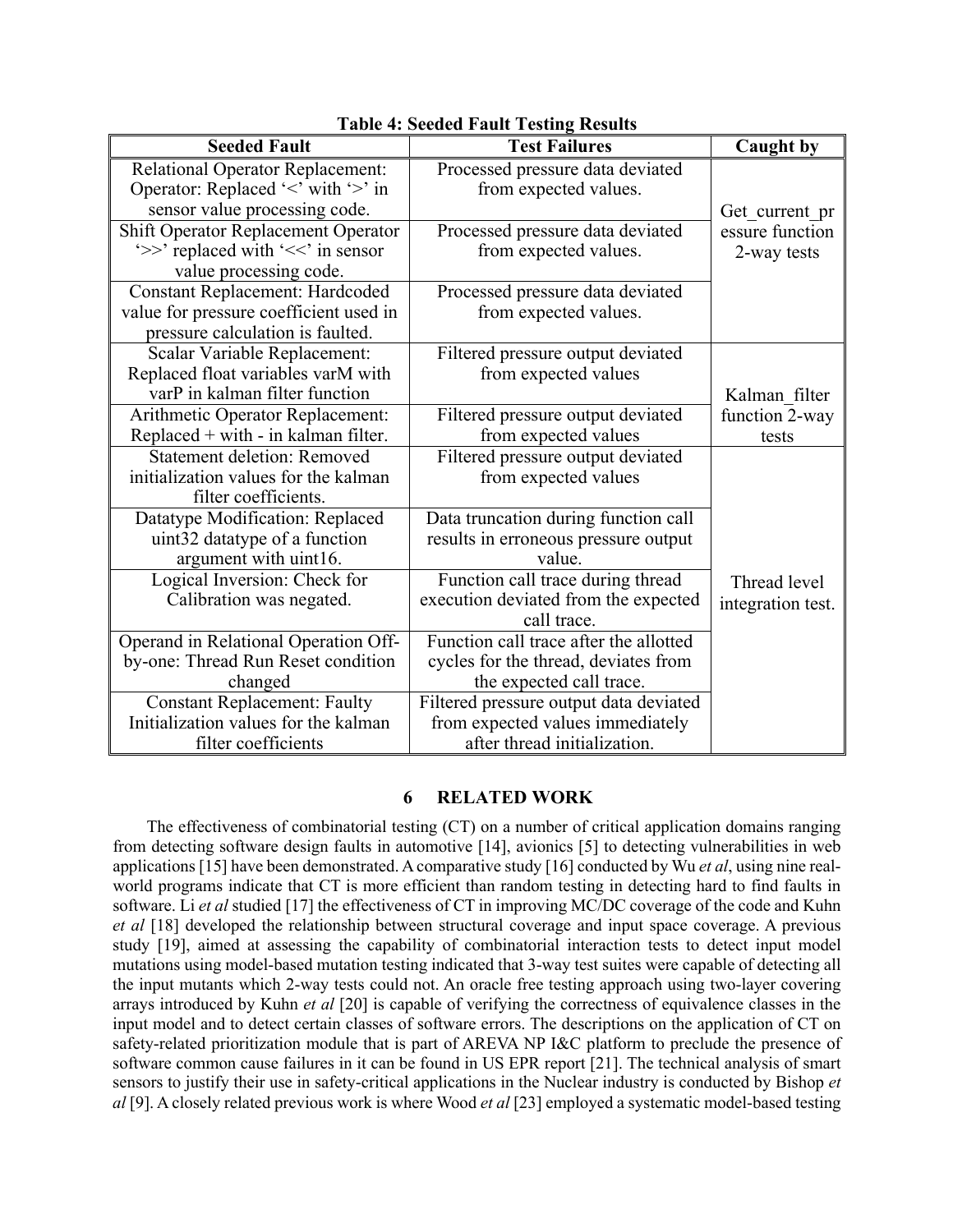approach on the VCU smart sensor. In this work, a hierarchical mutation-based testing approach was used to detect seeded design faults. Our approach differs from this work, in several ways, namely we use *t-*way testing instead of mutation testing as a basis for stimulating interaction faults. Another closely related work [22] is where the authors developed an automated black-box software reliability test system to test software in EDDs. The authors evaluated the effectiveness of Software Reliability Testing (SRT) by using it to test the VCU smart sensor software with seeded faults.

### **7 CONCLUSIONS AND RECOMMENDATIONS**

 testing of safety critical embedded software in nuclear power applications, offering potential options for 'device diversity' and 'defense in depth' solutions for addressing software common cause failures. Our experiments and preliminary results indicate that Pseudo-Exhaustive testing at all levels of interaction (variable, function and thread interactions) on an embedded device can detect a diverse range of software flaws. We discovered a number of native defects (in addition to the seeded flaws) in the code that were latent for some time, and in one case the defect was there for years. Our study also provides affirmative evidence to the claim made by previous studies that most faults are found at lower levels of variable interaction (level 2 in our case). The combination of *t-*way combinatorial tests guided by path analysis (MC/DC) is a compelling approach for reasoning about "completeness or stopping point" of software testing. Careful selection of boundary values during the input model generation phase, combinatorially verifying the unit functions up to 6-way variable interactions and verifying the function and thread interactions help to exhaustively cover the functionality and structure of the software being tested. One of the objectives of this project was to conduct the research on state-of-the-art commercially available or open- source tools. For the most part, the tools used in this study implemented and executed the pseudo-exhaustive testing strategy very well. The automated testing efficiency was in 150K tests/day. That said, the use of automated tools is not without challenges, especially in real time multi-threaded software where timing and ordering of tasks is critical as we noted above with the thread level testing. While the tools were very capable, the main challenges we faced were building the testbed architecture to conduct the study [7]. The proposed systematic test methodology provides a promising pathway for rigorous systematic

#### **8 ACKNOWLEDGMENTS**

 Light Water Reactor Sustainability program under contract FP 217984. This research was supported by the US Department of Energy, Idaho National Laboratory through the

## **9 REFERENCES**

- 1. U. N. R. Commission, "Guidance for Evaluation of Diversity and Defense-in-Depth in Digital Computer-Based Instrumentation and Control Systems," Branch Technical Position, pp. 7–19, 2007.
- 2. R. W. Butler and G. B. Finelli, "The infeasibility of quantifying the reliability of life-critical real-time software," IEEE Transactions on Software Engineering, vol. 19, no. 1, pp. 3–12, 1993.
- 3. Jovanovic, Irena, "Software Testing Methods and Techniques," The IPSI BgD Transactions on Internet Research 30 (2006), 2006.
- 4. D. Kuhn and V. Okum, "Pseudo-Exhaustive Testing for Software," in 2006 30th Annual IEEE/NASA Software Engineering Workshop, Columbia, MD, USA, Apr. 2006, pp. 153–158.
- Large Organization," Computer, vol. 48, no. 4, pp. 64–72, Apr. 2015. 5. J. D. Hagar, T. L. Wissink, D. R. Kuhn, and R. N. Kacker, "Introducing Combinatorial Testing in a
- 6. K. Sullivan, J. Yang, D. Coppit, S. Khurshid, and D. Jackson, "Software Assurance by Bounded Exhaustive Testing," p. 10.
- 7. Elks, Carl, et al. "Preliminary Results of a Bounded Exhaustive Testing Study for Software in Embedded Digital Devices in Nuclear Power Applications." Idaho National Laboratory US Department of Energy Office of Nuclear Energy report INL/EXT-19-55606 (2019).